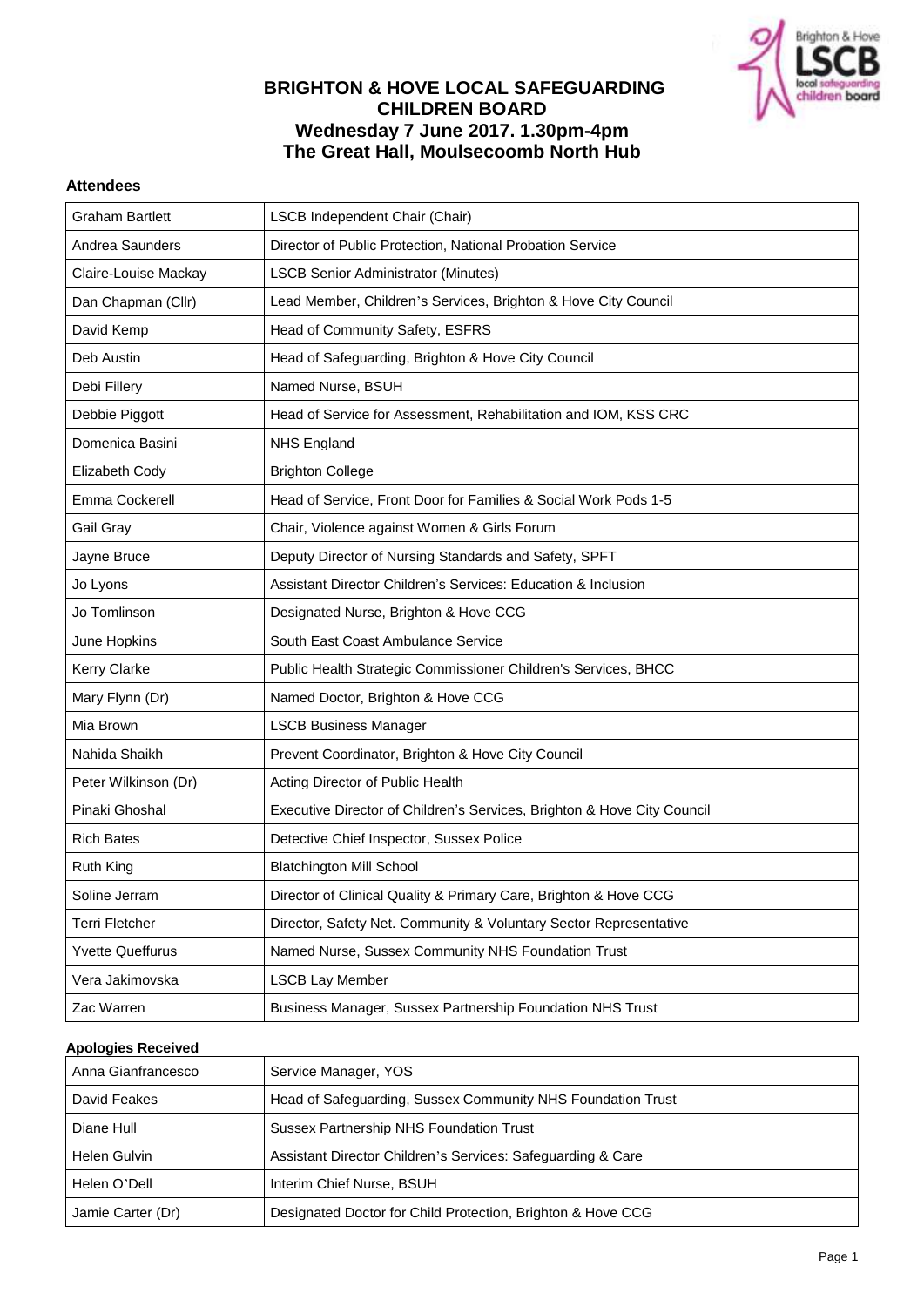| Jason Tingley             | Sussex Police Lead                                      |
|---------------------------|---------------------------------------------------------|
| Natasha Watson            | Managing Principal Lawyer, Brighton & Hove City Council |
| Nigel Nash                | Service Manager, CAFCASS                                |
| Peter Castleton           | Head of Community Safety, Brighton & Hove City Council  |
| <b>Richard Chamberlin</b> | Roedean School                                          |
| <b>Tracy Bowers</b>       | <b>Hertford Infant School</b>                           |
| Tracy John                | Head of Housing, Brighton & Hove City Council           |

## **1. Welcome and Introductions**

- 1.1 Graham Bartlett welcomed the group, and introductions were made. Zac Warren was welcomed from Sussex Partnership, he is newly appointed as a Business Manager following their review of safeguarding.
- 1.2 Graham Bartlett reminded all members to declare any conflicts of interest should they arise.

#### **2. Minutes of Last Meeting**

2.1 The Minutes of the last LSCB meeting on 16 March 2017 were agreed for accuracy.

#### **3. Matters Arising**

- 3.1 The LSCB considered the circulated update on matters arising from the last LSCB meeting on 16 March 2017.
- 3.2 (Brighton & Sussex University Hospitals Safeguarding Report) Jayne Bruce is yet to meet with Helen O'Dell to look at the crossover between the SPFT & BSUH safeguarding reports. SPFT have instigated a new model of integrated services, and have released additional resources to focus on safeguarding. Jayne Bruce asked Board to discuss any recommendations arising as there may be areas that additional support and challenge would be welcomed. **Action: The Sussex Partnership Safeguarding Report to be tabled at the September LSCB.**
- 3.3 (Item 9.3 CSE Data) Richard Bates understands Jason Tingley has shared the first quarterly CSE report with Daryl Perilli. This will be circulated with the Board minutes and also discussed by the Vulnerable Children & CSE Strategic Group at their next meeting.
- 3.4 (Item 9.15 Management Information Report: Self Harm) Kerry Clarke and Debi Fillery have met to look at a solution to improve information sharing with schools after a young person presented at the hospital with self-harm. They need to test if this works in practice: the Front Door for Families will be told when a young person presents at the hospital with self-harm this can be shared within the MASH, and the Education Safeguarding Officer can then share this with schools as it will be between Education colleagues.
- 3.5 (Item 12.2 CISVA) An explanation was provided on the rationale for the cessation of the funding for this post. A small number of children were referred in the past year, and there are other services in place to provide appropriate support. Jamie Carter was not present to confirm if this was a satisfactory answer to his challenge, but Deb Austin said that she has met with Jamie Carter and Helen Gulvin outside of this meeting and is assured that there is resilience in the system.
- 3.6 (Safeguarding in Sport) Attached to the maters arising document was a letter from Active Sussex sharing the resources they provide for local sports organisations and clubs.

## **4. Update from Leadership**

 $\overline{a}$ 

4.1 The Leadership Group<sup>1</sup> last met on 17 May 2017 and the minutes have been circulated to the Board.

 $^1$  This group consists of the chairs of the LSCB Subcommittees and helps us co-ordinate the ongoing work to meet Business Plan objectives.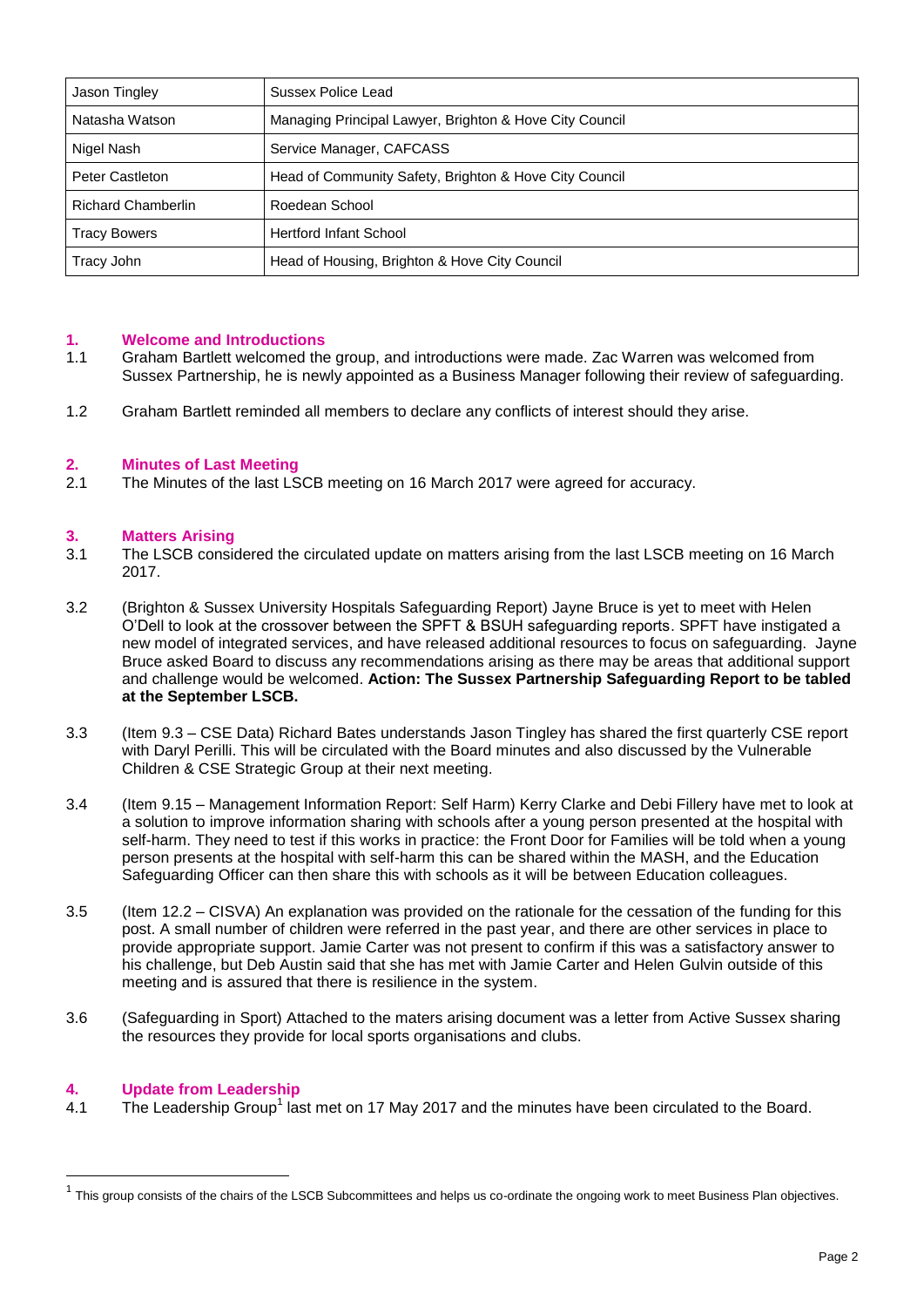- 4.2 They discussed the Monitoring & Evaluation Annual Report, and concerns over the lack of single agency audits conducted by Sussex Police last year. Graham Bartlett, along with the East & West Sussex LSCB chairs have met with Detective Superintendent, Public Protection, and have been assured that Sussex Police will be undertaking quality assurance work across the region this year.
- 4.3 Monitoring & Evaluation have considered the scope of a multi-agency audit on children with disabilities that will take place next quarter, and agreed that this will focus on safeguarding concerns as highlighted by Ofsted. Initially we wanted to undertake this work with the SAB, but their preferred area of focus is on transition so this will need to be a separate piece of work.
- 4.4 The Leadership Group asked for an update on the work around peer on peer abuse, and were given a full briefing by Deb Austin on the range of work being undertaken by the Adolescent Pod and Sussex Police. Contextual Safeguarding is at the heart of this approach, and there is more information about this at <https://contextualsafeguarding.org.uk/>
- 4.5 The Leadership Group discussed the LSCB Budget and agreed not to ask for any increase in contributions this year, in recognition of financial pressures all partners are experiencing. The highest outgoing for the LSCB remains to be Serious Case Reviews.
- 4.6 Pinaki Ghoshal said that he has met with Soline Jerram and Jason Tingley about succession planning for a new chair as Graham Bartlett steps down in September 2017. They have agreed that they will be recruiting for a broadly similar role, and the advert will be circulated soon and asked all members to share this widely with their networks. They will have a panel of key members from the statutory agencies of the new Safeguarding Partnership (Local Authority, Police & CCG) for the interview process, but will also be inviting members of the wider Board. The intention is to recruit quickly and to get someone in post by August so that they can have a handover with Graham Bartlett.

# **5. Early Help Group Update**

- Peter Wilkinson updated on the first meeting of the new LSCB Early Help Group. There were a lot of attendees, with a great deal of enthusiasm. The group agreed the Terms of Reference and that they will use the definition of Early Help from Working Together 2015.
- 5.2 The Early Help Group reviewed the NSPCC report "Its Time" as requested by the Leadership Group, but the group agreed that Early Help stops before the support this report concentrates on for children who have been abused.
- 5.3 The group have identified topics to focus on for each meeting, and schools are very enthused as a lot of Early Help activity takes place in their settings. There is a large membership of this group so ensuring that the meetings are focused will be a challenge, and Graham Bartlett said that they can prioritise the themes and narrow the remit if necessary.
- 5.4 Elizabeth Cody said that it would be good to have attendance from more secondary schools at this meeting, other than Brighton College and Blatchington Mill. **Action: Jo Lyon's will extend the invitation to other schools, and ensure that the messages from these meetings are disseminated**

## **7. Front Door for Families**

- 7.1 Emma Cockerell was welcomed to the meeting to discuss the implementation of the Front Door for Families as a single point of access in Brighton & Hove. A briefing was circulated to partners to explain the new model, following on from two emails about the Early Help consultation and changes circulated to the Board in February & April 2017.
- 7.2 The Front Door for Families brings together the Early Help Hub, Family Information Service and MASH with an aim of reducing any confusion about thresholds and access to services. Each part still has their own functions but are all accessed through the one front door. This provides families and communities with information, advice and guidance, provides support and advice to professionals already working with children and families and manages referrals into Social Care and targeted Early Help. This approach should help provide a more rapid response to enquiries.
- 7.3 There is a need to revise and update the Threshold Document following these changes. This will be presented to the September Board Meeting. **Action: Forward Plan**. It is a good time to review this in light of the new Neglect Strategy.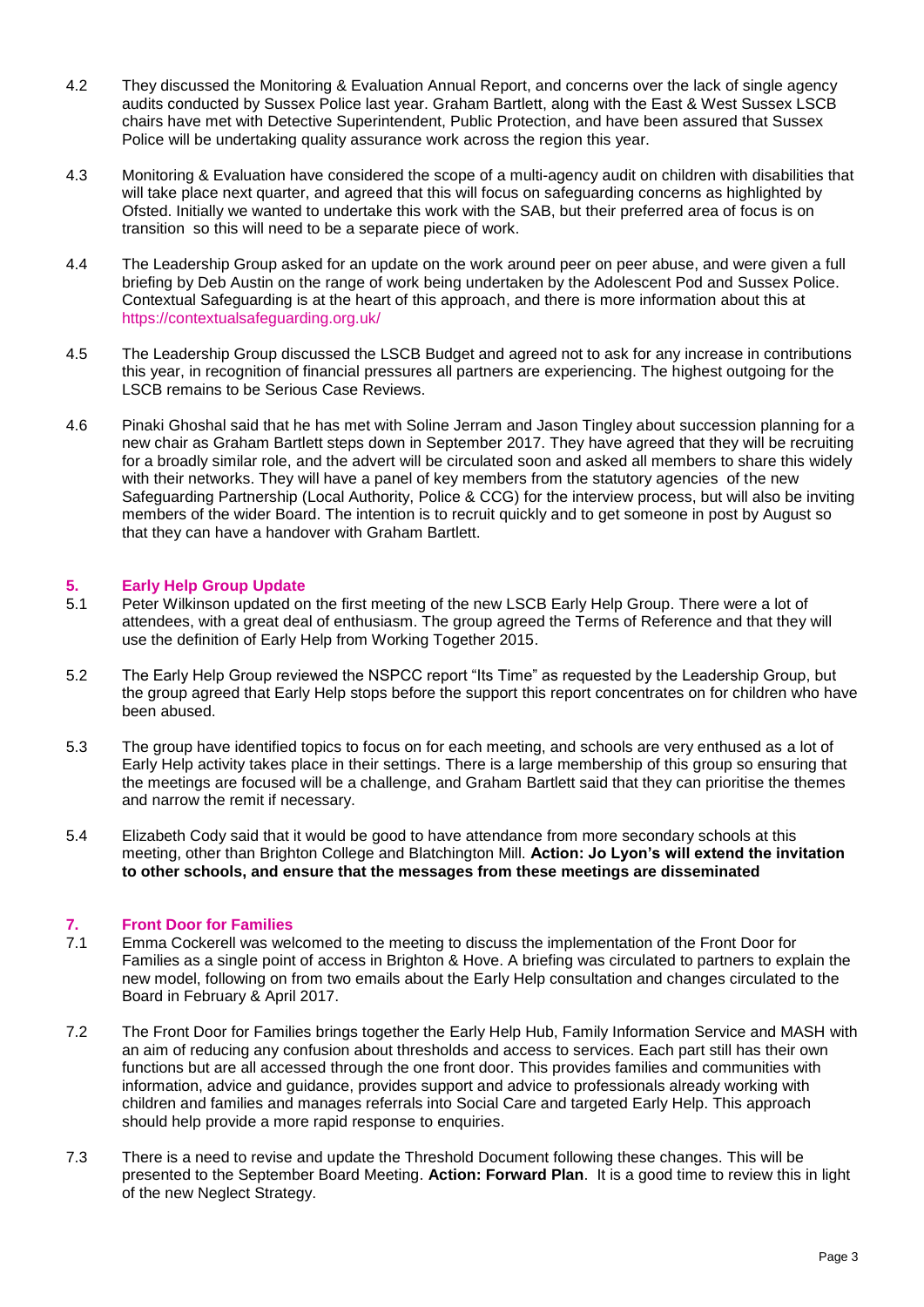- 7.4 The Early Help Assessment has been replaced by a simplified version of the Strengthening Families Assessment and Plan, and now the same assessment and planning model will be used across all levels of need. The assessment will travel with a family through the different services, and Strengthening Families should be a clearer model for families to understand. The form is available [online](http://www.brighton-hove.gov.uk/content/children-and-education/front-door-families/information-professionals-who-work-families) for professionals in all settings to use, and they will be putting more toolkits and resources online in the future.
- 7.5 The Front Door for Families webpage will include more information for children & young people, particularly regarding mental health and emotional wellbeing in response to the high level of referrals about these concerns. This work will be tied into the new Community Wellbeing Service which launches this month as a single point of access for mental health services in the city.
- 7.6 The phone number has not changed from the MASH's number, but they have introduced a new online referral form as well. This is already improving the quality of referrals and is a more efficient use of admin time. A large number of professionals will still want to make a phone call, and they will receive the same rapid response as they did through the MASH directly.
- 7.7 There was a peak in referrals when the Front Door launched in May but the Head of Service, Front Door For Families advised that this is now settling down as pathways are embedding. Additional referral officers will be recruited, and the Service Manager is now chairing the Weekly Allocation Meeting to oversee those cases that are stepped down to Early Help. This has helped encourage more challenge in the planning around Early Help, and the team are inviting feedback from all agencies about all parts of this process.
- 7.8 Yvette Queffurus said that the online referral form is simple to go through, clear and easy to follow. She has received positive feedback on this from Health Visitors, even though Early Help referrals are often more complex to submit.
- 7.9 Richard Bates said that this has not impacted on the processes for the police around submitting a SCARF, but they are trying to enhance their staffing at the Front Door.
- 7.10 We discussed the need for a specialist mental health nurse in the Front Door as the current health representative is not a mental health specialist and does not have access to the SPFT systems. Jayne Bruce said that the new model they are putting in at SPFT will include more staff working in safeguarding so they should be available to provide more support and advice. This was welcomed by the Board, as there has been an identified gap in the partnership working, and Emma Cockerell said that the Early Help Hub undertook a lot of mediating between different teams around mental health and this was a challenge.
- 7.11 Terri Fletcher asked whether there will be any changes in the way that referrals are recorded, as previously it has been difficult to see how many are from the community & voluntary sector. Emma Cockerell said that Early Help will now also be recorded on CareFirst, whereas they previously had their own system, and this will contribute to better information sharing. In the future they will look at how they can better capture this information.
- 7.12 Mary Flynn and Yvette Queffurus expressed concerns over health information being more widely accessible on Care First. Emma Cockerell gave assurance that any information shared is still protected and ring fenced in the MASH Guardian system and only limited information will be seen on Carefirst. This needs to be made explicit when information cannot be shared further.
- 7.13 Graham Bartlett asked if the Strengthening Families Assessment turns into the Single Assessment, and Emma Cockerell confirmed that just the one assessment is now used. This will impact on the information reported around timeliness of single assessments, as the data will include social work and ITF assessments, but currently around 96% of Social Work assessments are completed within timescales.
- 7.14 Kerry Clark said that when they were creating the scope for the Healthy Child programme that asked that School Nurses and Health Visitors would use the Strengthening Families Assessment, but they have not been able to build this into System One. Yvette Queffurus said that this is because the system was designed for GPs, but they do use the word document and attach it. The Board felt that it is important for all professionals in the city to have this as a common language and a shared planning model.
- 7.15 The intention is to move the location of the Front Door for Families team from Woodingdean to John Street Police Station later this year, and Pinaki Ghoshal will be meeting the police later this week to look at the costings.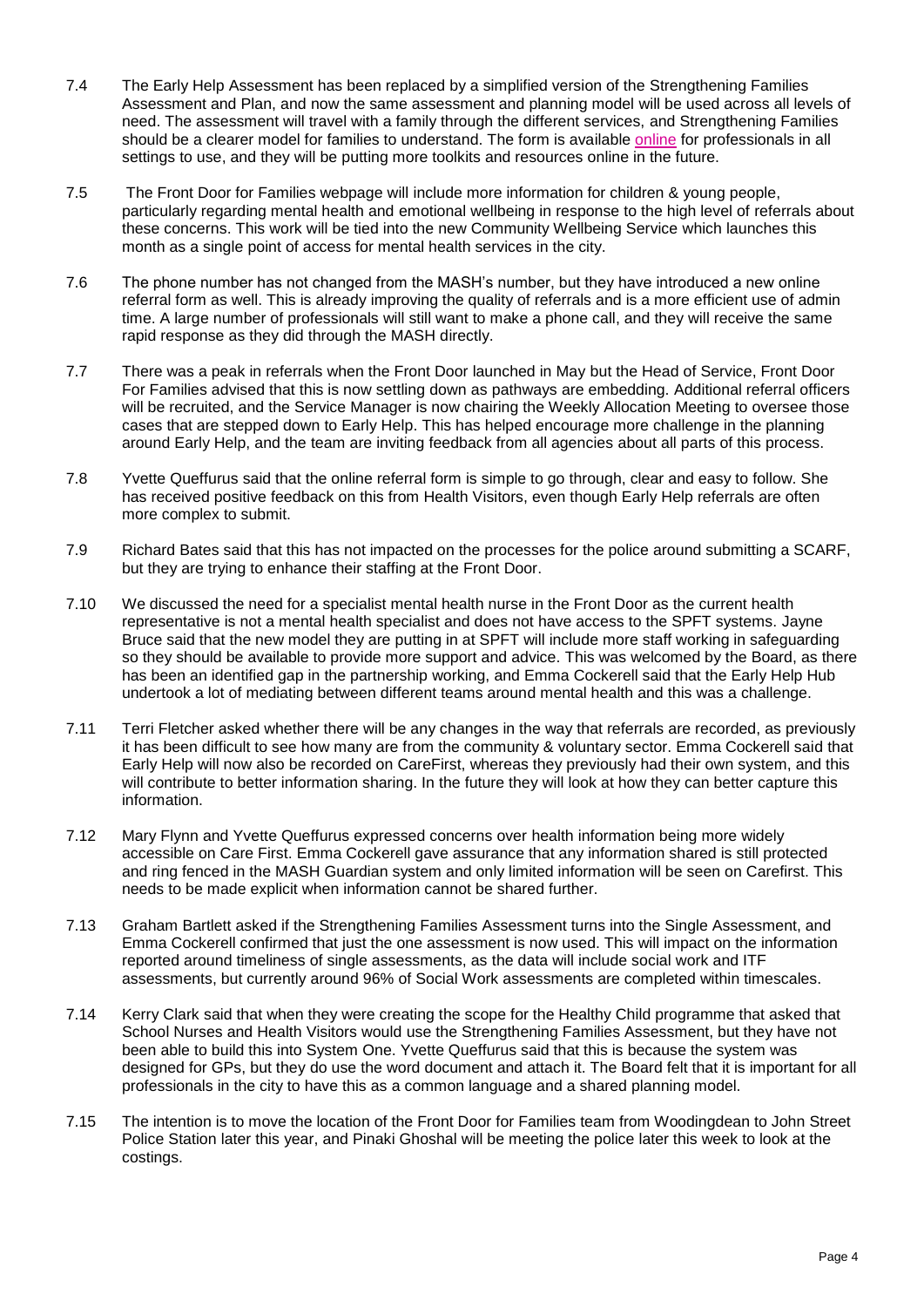## **8. Monitoring & Evaluation Annual Report**

- 8.1 In Helen Davies absence Deb Austin presented the Monitoring & Evaluation Subcommittee's annual report for 2016-17. The subcommittee now meets on a quarterly basis, rather than bi-monthly, as their work plan is progressing well. They now undertake two multi-agency audits per year in recognition of the capacity of partner agencies, but they have an increased focus on scrutiny of the single agency audits that are undertaken across the partnership.
- 8.2 The first audit last year addressed child sexual exploitation and was undertaken 18 months after the previous multi agency audit of CSE. Ten cases of young people aged 15 – 18 were selected from the Multi Agency Child Sexual Exploitation (MACSE) meeting to be audited. Three of the young people had a learning difficulty, and this was a purposeful selection to test how robust our response is to these young people. While there was some good practice identified, 6 cases were judged to require improvement, and one was deemed inadequate and then considered by the Case Review Subcommittee who asked for a joint agency review to be undertaken.
- 8.3 Positive findings included:
	- CSE was identified appropriately in all cases, and as early as possible in most cases
	- in most cases, the response to CSE was effective and there was good evidence that agencies were working well together to reduce risk
	- in most cases there was a focus on the child, including their involvement in decisions made in respect of them, and there was evidence that their voice was being heard.
	- in the majority of cases, the risks for the young person had reduced, and their physical, emotional and educational needs were being met more consistently
- 8.4 The Neglect Audit will be presented to the Board later in this meeting.
- 8.5 The subcommittee received summaries from several agencies of key findings from their own audits. No audits were undertaken by Sussex Police, and no return was received from CAFCASS. They have been challenged by the LSCB Chairperson. Following earlier challenges, audit information has now been received from the National Probation Service and from Kent Surrey & Sussex Community Rehabilitation Company (CRC).
- 8.6 The subcommittee has scrutinised Children's Services' audits on areas of concern to the Board including re-referrals, and strategy meetings in cases of child sexual abuse. In addition, some requests were made to the subcommittee throughout the year to audit or analyse areas of concern, including the pod workloads.
- 8.7 The subcommittee also looked at the MAPPA report and the timescales for young people held on police bail, and sought assurances from all agencies about their use of physical restraint. They scrutinised a MARAC audit and routinely received feedback about the findings of MASH audits. The findings of the annual Safe and Well at School survey were also considered. During 2017/18, the subcommittee plans to examine more closely audits from all agencies, in the light of the decision to reduce LSCB multi agency audits to two per year
- 8.8 The LSCB Quality Assurance Framework still underpins the multi agency audit programme.
- 8.9 During 2016/17, changes were made to the LSCB's Management Information Report, focussing on key data and presenting this information in a more visual way. One key performance indicator will be highlighted each time the information is presented to the Board. Graham Bartlett said that the new format for the Management Information Report created a very rich discussion at the last Board meeting, and this shows the importance of presenting data well.
- 8.10 Terri Fletcher asked what the cases in the CSE Audit that were found to not be focused on the child were focusing on, and why was their voice not heard. The CSE Audit will be circulated with the minutes to allow members to re-read this.
- 8.11 Nahida Shaikh asked how these judgements compared to the previous CSE audit, and whether only 30% graded good is an improvement. Deb Austin explained that they have set a high benchmark for the judgements in this audit, and although they did identify some good work in those cases that required improvement there were still areas where they wanted to do better. This audit has seen an improvement since the previous one, and reflects the increase in staff confidence when working with CSE.
- 8.12 Pinaki Ghoshal asked if we understand what is meant by an audit in the same way across the partnership, and whether all agencies understand what the Board expects from the quality assurance activity. Deb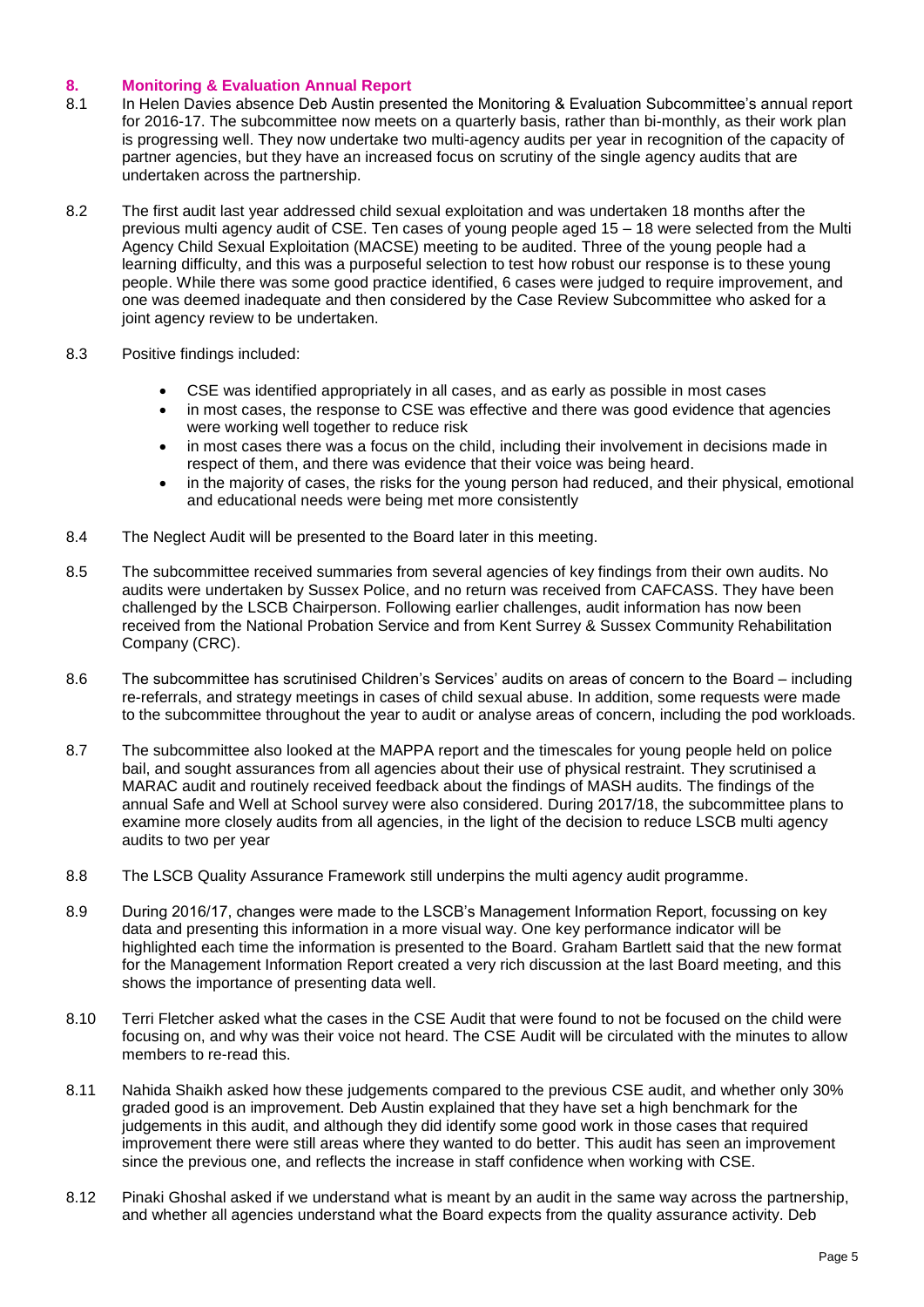Austin said that in Children's Services there is a clear understanding, as they are the main agency for safeguarding, but she thinks this should be considered by the Monitoring & Evaluation Subcommittee. The audit tools used for the multi-agency audits are quite complex and ask questions about outcomes, but there is a lot of variety in those used in single agencies and some do focus more on quantitative data. Graham Bartlett said that it is the role of the Monitoring & Evaluation Subcommittee to challenge, and that they must do so if partners are not given adequate assurance on quality and outcomes.

- 8.13 Vera Jakimovska said that her background is in regulation in aviation, and explained the importance of focusing on the root cause. Soline Jerram said that in the Serious Investigations (SIs) undertaken by health they also expect a root cause analysis, and there are often more than one factor identified. If they see issues in their audit activity they will asked for a root cause analysis to be undertaken to look underneath this data at the systemic issues.
- 8.14 Graham Bartlett said that he thinks of the Monitoring & Evaluation Subcommittee as the "workhorse" of the LSCB as they have to provide the Board with assurance on the quality of the safeguarding work taking place across the partnership. Some other Boards do not undertake audits as they say that their role is purely strategic, but he thinks that it is essential that we get this assurance so that we can be confident that what we are doing does improve outcomes for children and keeps them safer.

## **10 Neglect**

## **Multi-agency Neglect Audit**

- 10.1 Jo Tomlinson presented the multi-agency neglect audit that she co-led with Yvette Queffurus in February 2017. The audit looked at nine cases where neglect had been highlighted as a concern over three age ranges; 0-5; 6-11 and 12-18. These cases were open to different levels of intervention from Early Help to Child in Need and Child Protection, and included some open to the Children with Disabilities Team.
- 10.2 Eight different agencies took part in the audits and they focused on the following areas of enquiry;
	- identification and initial responses to neglect;
	- assessment, planning and intervention;
	- the impact of the work undertaken by agencies in protecting and meeting the needs of children who have experienced neglect.
- 10.3 The overall judgements were that one case was rated Good with outstanding features (this was a case of a child with disabilities), 4 cases were rated as Requires Improvement with some Good features identified, and four cases were rated Requires Improvement.
- 10.4 The audit identified many areas that were working well, some examples included:
	- In all cases the assessment undertaken by social works took into account family history and cumulative impact of neglect on the child, and the parent's capacity and motivation to change.
	- In one case the Police took immediate action following a neglect incident and this was followed up by child protection processes
	- The child and family's identity and cultural needs are sufficiently considered and addressed in the majority of cases
- 10.5 Areas identified as needing improvement included:
	- No evidence of using the Quality of Care Tool which has been designed to support practitioners to assess neglect cases and monitor improvement
	- In two cases, not all risks have been assessed and acted upon.
	- In one case there is a lack of comprehensive assessment and lack of clarity
	- In five cases (56%) there was no up to date chronology
- 10.6 The recommendations from the review on page 18 have been drafted into an action plan to be overseen by The Monitoring & Evaluation Subcommittee. They have also been fed into the development of the LSCB Neglect Strategy.
- 10.7 The information provided by schools was noted as being particularly good, but a gap was noted in the participation in the audit from adult services. Six of the cases involved parental mental health, five adult substance misuse, and in two both of these were a factor. Providers of adult services will be involved in any future neglect audits.
- 10.8 Graham Bartlett thanked Jo and the audit team for this work and said that neglect is an area that needs to be looked at as it underpins many other safeguarding concerns. It is a priority concern of the Board and is it very important that we get this work right. The Board accepted the report and agreed with the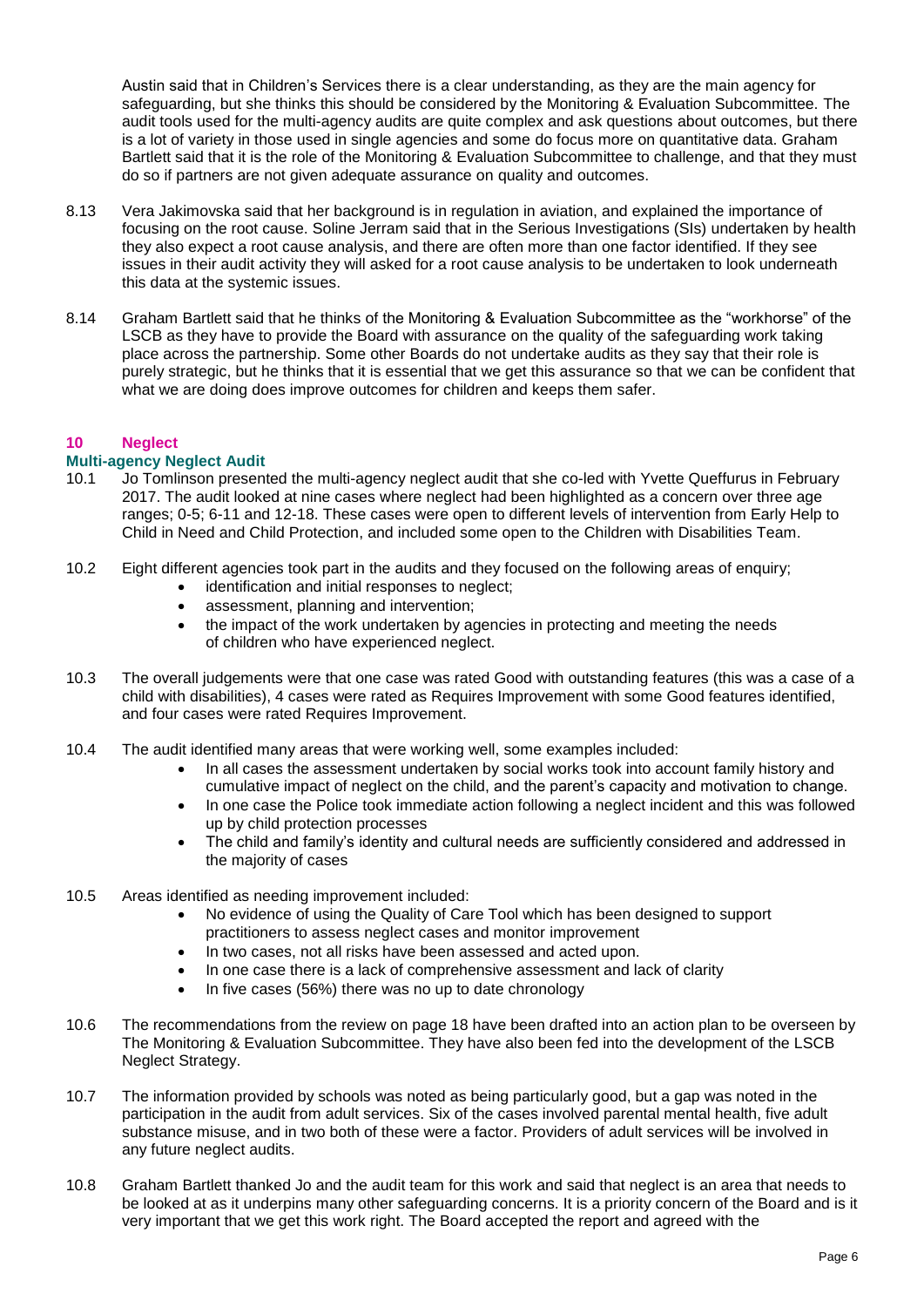recommendations, and asked the Monitoring & Evaluation Subcommittee to conduct a re-audit when appropriate.

10.9 Peter Wilkinson asked how wide the audit findings will be disseminated, and how will we ensure that it is shared with staff in appropriate services such as Pavilions. It was confirmed that we are working on a Learning Together from Quality Assurance Briefing to promote the key findings. This will be published on the [Professionals Briefings](http://brightonandhovelscb.org.uk/h_useful_links/manager-briefings/) page of the LSCB Website as well as being circulated throughout the partnership.

## **LSCB Neglect Strategy**

- 10.10 Emma Cockerell presented the LSCB Neglect Strategy that has been developed by a short life working group from across the partnership. It is designed to be a resource for those agencies who do not see neglect every day as well as those who are routinely working with vulnerable families. Examples of these agencies are on Page 5. Soline Jerram said that rather than A&E it should say acute and urgent care services, and Terri Fletcher asked why some voluntary organisations were listed but not others. This will be replaced with more umbrella terminologies to cover the organisations, and possibly a more indepth list as an appendix.
- 10.11 The strategy ties in with the recommendations from the Multi-agency neglect audit and the action plan that will be overseen by the Monitoring & Evaluation Subcommittee. It identified four priorities, and makes recommendations on how to measure success for these:
	- Priority 1: Strategic Commitment Across all Agencies.
	- Priority 2: Improve Awareness, Understanding and Recognition.
	- Priority 3: Prevent Neglect through Early Help activity.
	- Priority 4: Improve Effectiveness of Interventions and Reduce the Impact of Neglect.
- 10.12 Terri Fletcher asked how young carers are considered in the strategy, as they will often have inconsistent parenting. Emma Cockerell said that there is work going on around working with parents with disabilities that will encompass young carers, and this will sit under the neglect strategy as more detailed practice guidance.
- 10.13 Terri Fletcher asked whether community and voluntary organisations were consulted during the development of the strategy, and it was confirmed that the working group consisted of Board members from statutory agencies. **Action: It was agreed that the strategy should be sent out within the CVS for consultation and comment.**
- 10.14 Pinaki Ghoshal said that this is a comprehensive strategy but asked how we plan to get the key messages out to the wider workforce. We did a lot to raise awareness of CSE and Neglect is such a common concern that it deserves to be promoted as well. In particular links with adult services should be made due to the connections with mental health and substance misuse. **Action: This Strategy will be shared at the Safeguarding Adults Board**
- 10.15 Jayne Bruce said that she thought that the strategy was very good and very informative, and asked if there were plans to produce any resources for staff to promote this and help put this into practice, i.e. pocket sized cards to be used as a quick reference guide. Graham Bartlett said that as everyone can spot signs of neglect it is very important to get these messages far and wide with a robust communication strategy. **Action: The publicity for the Neglect Strategy will be considered at the next joint LSCB & SAB Participation & Engagement Subcommittee**
- 10.16 Vets can be an important partner in recognising cases of neglect, as research shows that there are links with animal abuse. We queried how we will link with local practitioners, and were informed that there is an animal welfare team in the council.
- 10.18 The Board agreed the Neglect Strategy and this will be reviewed in two years.

#### **11. Learning & Development Training Needs Analysis**

11.1 Jo Tomlinson presented the report on the Training Needs Analysis carried out across the partner agencies of the LSCB, SAB and Safe in the City Partnership in November 2016 by the LSCB Learning & Development Office, Dave Hunt. There were 15 responses received to the online service, and the analysis considers what training offers are being presented, whether these are on a single or joint agency basis, if there is any obvious duplication of courses, and whether there was the scope to amalgamate any training offers.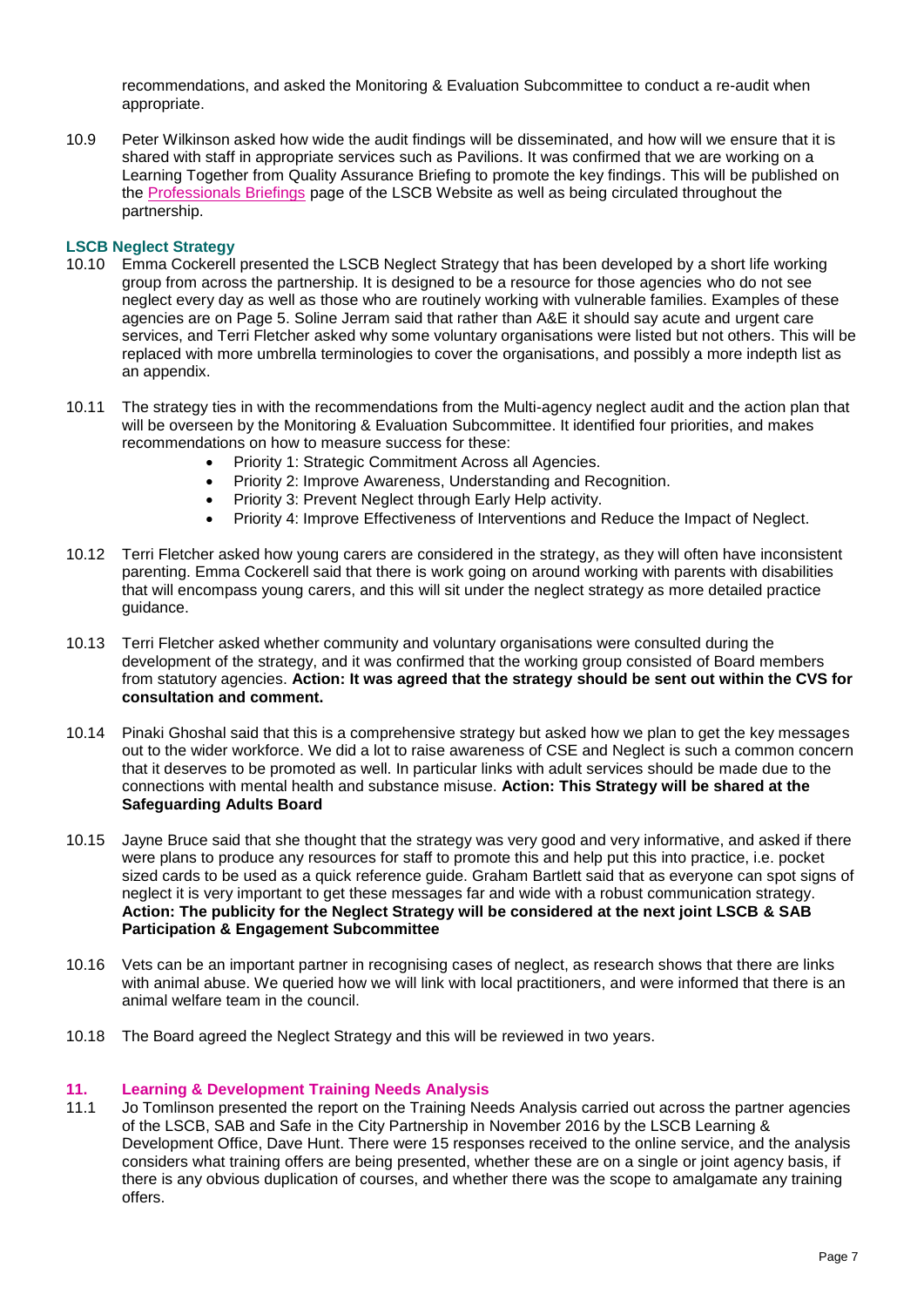- 11.2 There is a comprehensive offer of training available in the city, and most agencies provide in-house safeguarding training with many accessing the LSCB offer as well. Many staff who are newly appointed to safeguarding lead roles undertake the three day core training offered by the LSCB, and the Board also offer a range of one day sessions on specialised safeguarding concerns as well as shorter briefings to share findings from local learning reviews and national SCRs.
- 11.3 We discussed the difficulties that probation services have in accessing the LSCB training at the Leadership Group, as their IT system will not allow access to the Learning Gateway. The issue of police attendance was also discussed
- 11.4 The recommendations from the Training Needs Analysis include:
	- Thought to be given to any aspects of LSCB and VAWG programmes where subject matter may overlap around Domestic Violence
	- Health to consider amalgamating delivery of some staff training
	- Further joint delivery of some subjects by the three Sussex LSCBs
	- Consider developing a basic Introduction to Safeguarding e-leaning package for all partner agency staff
	- Further exploration of a more cohesive delivery between Adult and Children's safeguarding
- 11.5 The LSCB Learning & Development Officer already works closely with his counterpart in the Violence Against Women & Girls Board to ensure that they are not duplicating the training they offer to the city, and recently have held joint events on Harmful Practices. He also works with the Childcare Workforce Development Manager for the council to amalgamate courses where possible.
- 11.6 The Learning & Development officer is also exploring whether more training can be opened up across the three Sussex LSCBs, and we have recently joined the MAPPA Workshop with East Sussex
- 11.7 The actions from these recommendations will be taken forward by both the SAB and LSCB Learning & Development Subcommittees.
- 11.8 This report was presented to the Safeguarding Adults Board on Monday, and Graham Bartlett said that the concise summary hides the amount of work that has gone on since the request from the main funders of the LSCB to look at whether we can make any efficiencies in this area.
- 11.9 Terri Fletcher said that a meeting took place last week with herself, Graham Bartlett, Pinaki Ghosal, Soline Jerram and Jason Tingley to look safeguarding training for the Community & Voluntary Sector. Historically this has been provided by Safety Net, but with dwindling funding and resources this is becoming more of a challenge to provide in an affordable way for small groups. There are plans to see how this can be more linked into the LSCB training to provide a sustainable offer going forward.
- 11.10 There is a recommendation for health providers to look at whether they can amalgamate any of the training they offer, and Yvette Queffurus explained that they provide slightly different training to different groups of staff within the organisations due to their roles and caution must be used as more general training may water down the effect of the key messages. This was discussed at the Leadership Group and Graham Bartlett said that he recognises these challenges for health, and the logistical problems they may face, but hopes that the will look for opportunities to work together where practical and possible.
- 11.11 Ruth King asked whether schools were meant to complete this survey, and it was confirmed that they were not asked for this information. She said that they had identified a gap in their training a year ago and the LSCB Learning & Development Officer put on a course at their school to meet this need.
- 11.12 Debbie Piggott queried the information submitted by KSS CRC as she said that all their staff have to do safeguarding training every two years as a minimum. It was thought that the TNA was just referring to multiagency training, but this needs to be clarified. Andrea Saunders said that they can no longer use the LSCB as part of their CPD in Probation, but they do promote the value of attending multi-agency events amongst their staff. Richard Bates said that the Police follow the training curriculum set by the College of Policing which includes safeguarding. David Feakes said that East Sussex Fire & Rescue Service buy in their safeguarding training from East Sussex County Council. **Action: Can all members please contact David Hunt [david.hunt@brighton-hove.gov.uk](mailto:david.hunt@brighton-hove.gov.uk) about any factual errors in the TNA report by the end of June. The Board accepted the report subject to these alterations.**